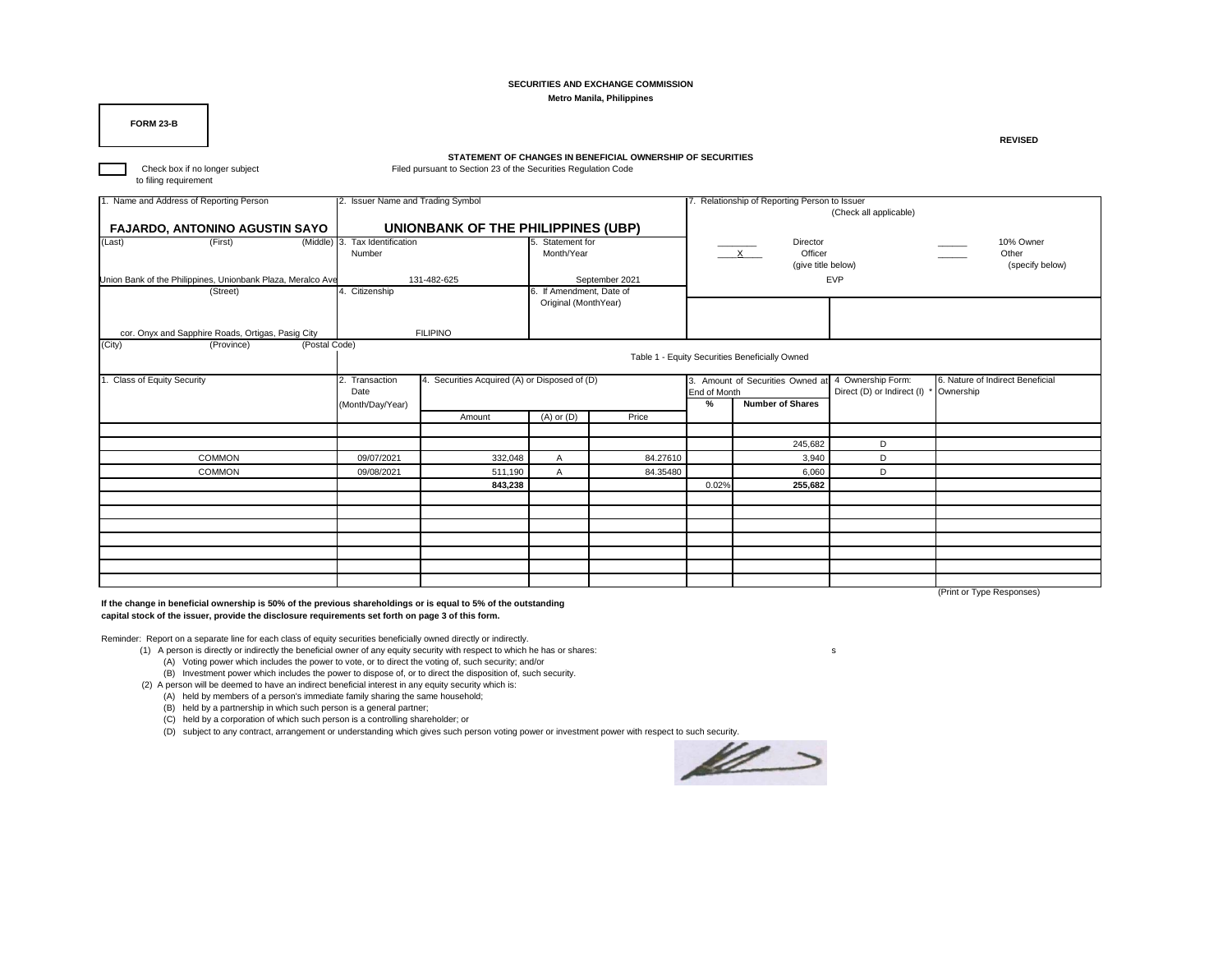#### **FORM 23-B** (continued) **Table II - Derivative Securities Acquired, Disposed of, or Beneficially Owned (e.g., warrants, options, convertible securities)**

| 1. Derivative Security | 2. Conversion or 3. Transaction<br><b>Exercise Price</b><br>Date<br>of Derivative<br>(Month/Day/Yr)<br>Security |  | 4. Number of Derivative Securities<br>Acquired (A) or Disposed of (D) |                | 5. Date<br>Exercisable and<br><b>Expiration Date</b><br>(Month/Day/Year) |                    | 6. Title and Amount of<br><b>Underlying Securities</b> |                                  | 7. Price of<br>Derivative<br>Security | 8. No. of<br>Derivative<br>Securities<br>Beneficially<br>Owned at | 9. Owner-<br>ship Form<br>of Derivative<br>Security;<br>Direct (D) | 10. Nature<br>of Indirect<br>Beneficial<br>Ownership |
|------------------------|-----------------------------------------------------------------------------------------------------------------|--|-----------------------------------------------------------------------|----------------|--------------------------------------------------------------------------|--------------------|--------------------------------------------------------|----------------------------------|---------------------------------------|-------------------------------------------------------------------|--------------------------------------------------------------------|------------------------------------------------------|
|                        |                                                                                                                 |  | Amount                                                                | $(A)$ or $(D)$ | Date Exercisable                                                         | Expiration<br>Date | Title                                                  | Amount or<br>Number<br>of Shares |                                       | End of<br>Month                                                   | Indirect (I) *                                                     |                                                      |
|                        |                                                                                                                 |  |                                                                       |                |                                                                          |                    |                                                        |                                  |                                       |                                                                   |                                                                    |                                                      |
| N.A.                   |                                                                                                                 |  |                                                                       |                |                                                                          |                    |                                                        |                                  |                                       |                                                                   |                                                                    |                                                      |
|                        |                                                                                                                 |  |                                                                       |                |                                                                          |                    |                                                        |                                  |                                       |                                                                   |                                                                    |                                                      |
|                        |                                                                                                                 |  |                                                                       |                |                                                                          |                    |                                                        |                                  |                                       |                                                                   |                                                                    |                                                      |
|                        |                                                                                                                 |  |                                                                       |                |                                                                          |                    |                                                        |                                  |                                       |                                                                   |                                                                    |                                                      |
|                        |                                                                                                                 |  |                                                                       |                |                                                                          |                    |                                                        |                                  |                                       |                                                                   |                                                                    |                                                      |
|                        |                                                                                                                 |  |                                                                       |                |                                                                          |                    |                                                        |                                  |                                       |                                                                   |                                                                    |                                                      |
|                        |                                                                                                                 |  |                                                                       |                |                                                                          |                    |                                                        |                                  |                                       |                                                                   |                                                                    |                                                      |
|                        |                                                                                                                 |  |                                                                       |                |                                                                          |                    |                                                        |                                  |                                       |                                                                   |                                                                    |                                                      |
|                        |                                                                                                                 |  |                                                                       |                |                                                                          |                    |                                                        |                                  |                                       |                                                                   |                                                                    |                                                      |
|                        |                                                                                                                 |  |                                                                       |                |                                                                          |                    |                                                        |                                  |                                       |                                                                   |                                                                    |                                                      |

Explanation of Responses:

Note: File **three (3**) copies of this form, one of which must be manually signed. Attach additional sheets if space provided is insufficient.



**Signature of Reporting Person Date** ANTONINO AGUSTIN S. FAJARDO 09/08/2021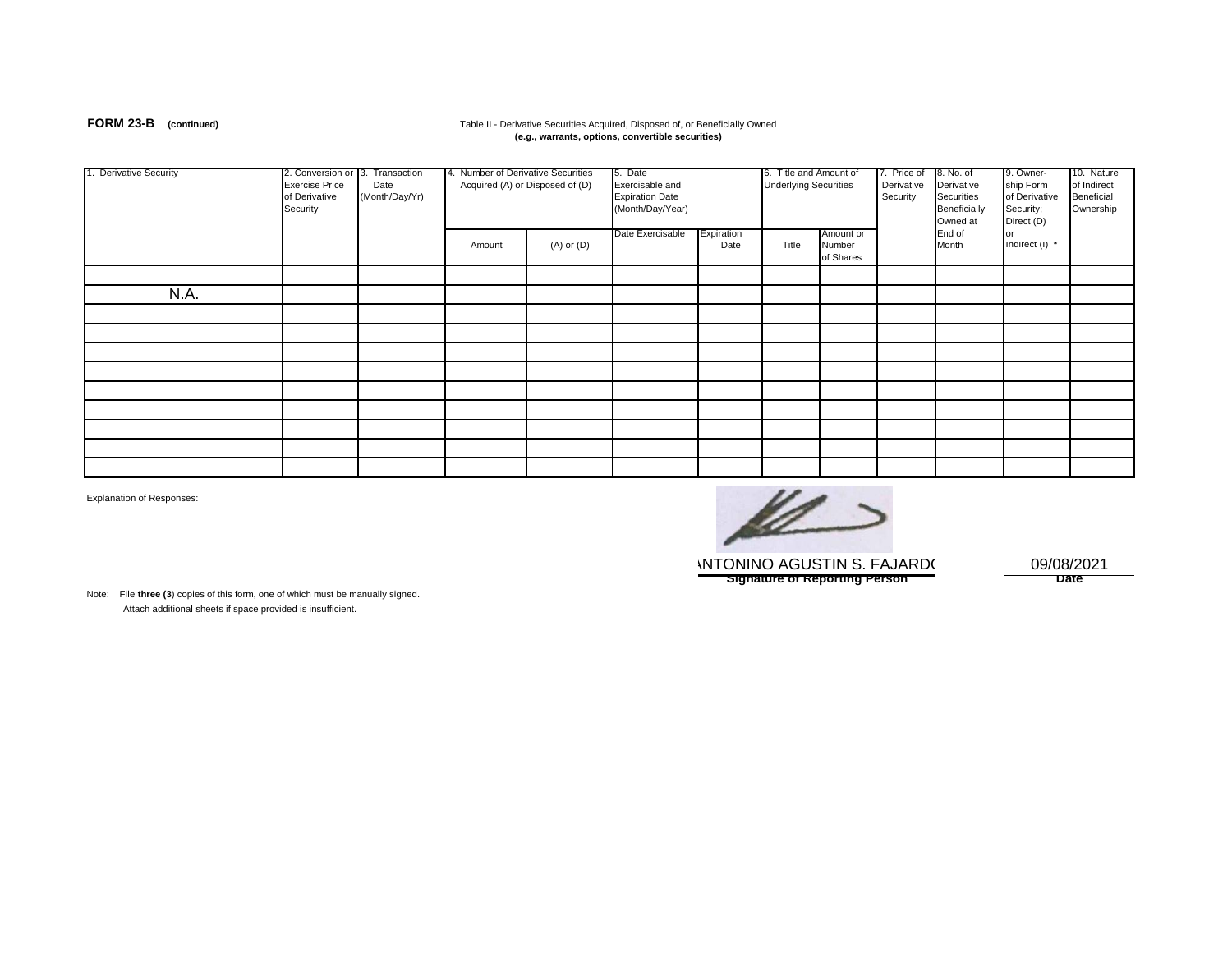# **DISCLOSURE REQUIREMENTS IN CASE OF MATERIAL CHANGES IN BENEFICIAL OWNERSHIP (50% INCREASE/DECREASE OR EQUIVALENT TO 5% OF THE OUTSTANDING CAPITAL STOCK OF ISSUER)**

## **Item 1. Security and Issuer**

State the title of the class of equity securities to which this Form relates and the name and address of the principal executive offices of the issuer of such securities.

## **Item 2. Identity and Background**

If the person filing this Form is a corporation, partnership, syndicate or other group of persons, state its name, the province, country or other place of its organization, its principal business, the address of its principal office and the information required by (d) and (e) of this Item. If the person filing this statement is a natural person, provide the information specified in (a) through (f) of this Item with respect to such person(s).

- a. Name;
- b. Residence or business address;
- c. Present principal occupation or employment and the name, principal business and address of any corporation or other organization in which such employment is conducted;
- d. Whether or not, during the last five years, such person has been convicted in a criminal proceeding (excluding traffic violations or similar misdemeanors) and, if so, give the dates, nature of conviction, name and location of court, any penalty imposed, or other disposition of the case;
- e. Whether or not, during the last five years, such person was a party to a civil proceeding of a judicial or administrative body of competent jurisdiction, domestic or foreign, and as a result of such proceeding was or is subject to any order, judgment or decree, not subsequently reversed, suspended or vacated, permanently or temporarily enjoining, barring, suspending or otherwise limiting involvement in any type of business, securities, commodities or banking; and
- f. Citizenship.

## **Item 3. Purpose of Transaction**

State the purpose or purposes of the acquisition of securities of the issuer. Describe any plans or proposals which the reporting persons may have which relate to or would result in:

- a. The acquisition by any person of additional securities of the issuer, or the disposition of securities of the issuer;
- b. An extraordinary corporate transaction, such as a merger, reorganization or liquidation, involving the issuer or any of its subsidiaries;
- c. A sale or transfer of a material amount of assets of the issuer or of any of its subsidiaries;
- d. Any change in the present board of directors or management of the issuer, including any plans or proposals to change the number or term of directors or to fill any existing vacancies on the board;
- e. Any material change in the present capitalization or dividend policy of the issuer;
- f. Any other material change in the issuer's business or corporate structure;
- g. Changes in the issuer's charter, bylaws or instruments corresponding thereto or other actions which may impede the acquisition of control of the issuer by any person;
- h. Causing a class of securities of the issuer to be delisted from a securities exchange;
- i. Any action similar to any of those enumerated above.